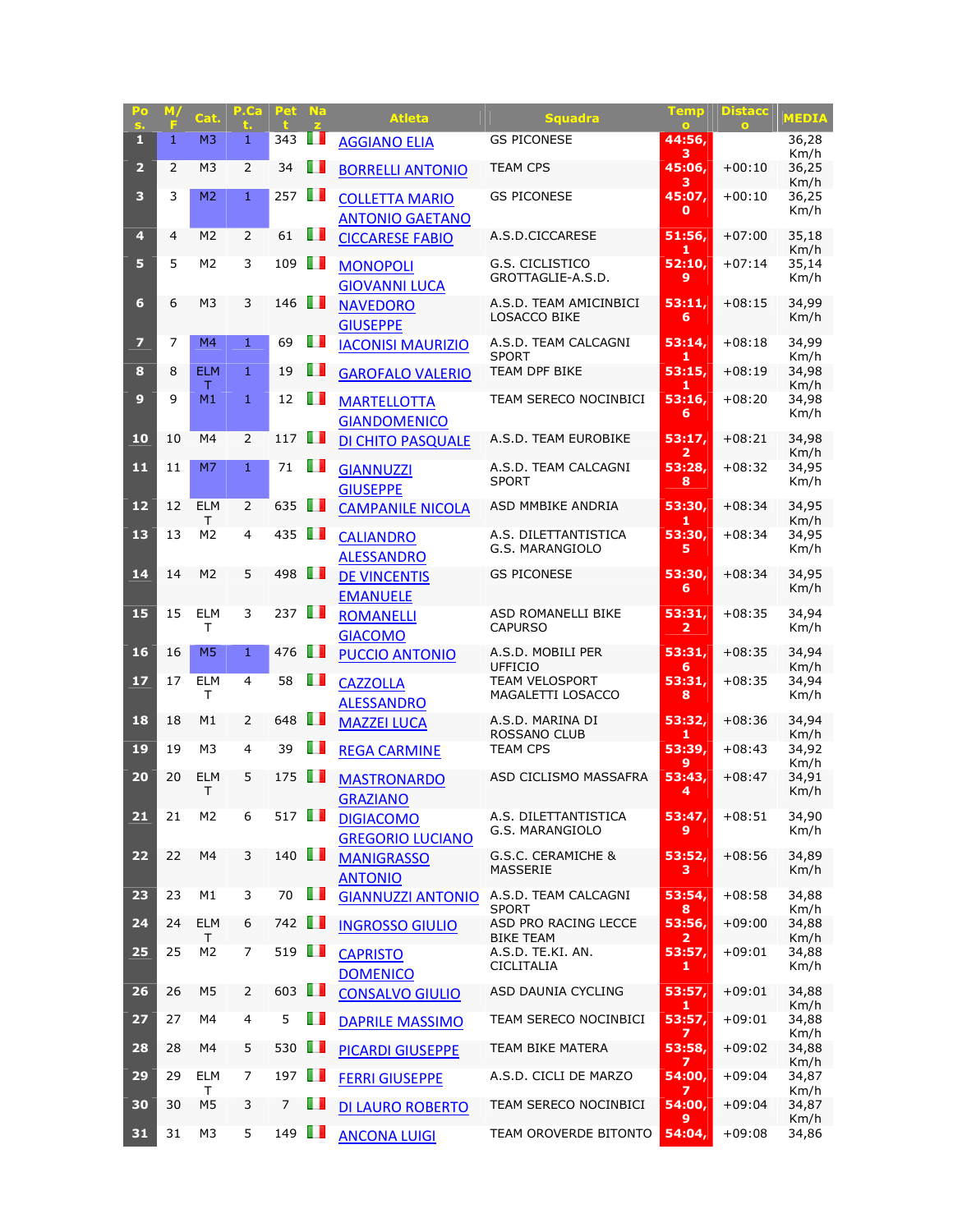|    |    |                  |                |                      |     |                                            |                                               | 1                |          | Km/h                  |
|----|----|------------------|----------------|----------------------|-----|--------------------------------------------|-----------------------------------------------|------------------|----------|-----------------------|
| 32 | 32 | M <sub>2</sub>   | 8              | 15                   | ш   | <b>SANTORO</b><br><b>VITANTONIO DAVIDE</b> | TEAM SERECO NOCINBICI                         | 54:23,<br>8      | $+09:27$ | 34,81<br>Km/h         |
| 33 | 33 | <b>ELM</b><br>т  | 8              | 663                  | m   | <b>CITTADINO GIUSEPPE</b>                  | PIANOPOLI BIKE TEAM<br><b>LAMEZIA TERME</b>   | 54:30,<br>7      | $+09:34$ | 34,80<br>Km/h         |
| 34 | 34 | M <sub>2</sub>   | 9              | 108                  | w   | <b>LIUZZI CIRO</b>                         | G.S. CICLISTICO<br>GROTTAGLIE-A.S.D.          | 54:34,<br>4      | $+09:38$ | 34,79<br>Km/h         |
| 35 | 35 | M2               | 10             | 217                  | ш   | <b>MASIELLO FABIO</b>                      | TEAM BIKE MATERA                              | 54:37,<br>1      | $+09:41$ | 34,78<br>Km/h         |
| 36 | 36 | M <sub>6</sub>   | $\mathbf{1}$   | 258                  | w   | <b>GIORGIO</b><br><b>BARTOLOMEO</b>        | <b>GS PICONESE</b>                            | 54:40,<br>з      | $+09:44$ | 34,77<br>Km/h         |
| 37 | 37 | M <sub>2</sub>   | 11             | 670                  | m   | <b>INFANTE MARCO</b>                       | <b>TEAM VELOSPORT</b>                         | 55:08.           | $+10:12$ | 34,70                 |
| 38 | 38 | <b>ELM</b><br>Τ  | 9              | 199                  | w   | <b>RESTA CESARE</b><br><b>FILIPPO</b>      | MAGALETTI LOSACCO<br>A.S.D. CICLI DE MARZO    | 2<br>00:41,<br>1 | $+15:45$ | Km/h<br>33,90<br>Km/h |
| 39 | 39 | M4               | 6              | 243                  | w   | <b>LOMONACO</b><br><b>MICHELE</b>          | <b>BICI CLUB OSTUNI ASD</b>                   | 00:41,<br>1      | $+15:45$ | 33,90<br>Km/h         |
| 40 | 40 | M <sub>5</sub>   | 4              | 263                  | w   | <b>PICONESE GIUSEPPE</b>                   | <b>GS PICONESE</b>                            | 00:50,<br>9      | $+15:54$ | 33,88<br>Km/h         |
| 41 | 41 | M4               | $\overline{7}$ | 37                   | ш   | <b>PALMISANO VITO</b>                      | <b>TEAM CPS</b>                               | 01:04,<br>O      | $+16:07$ | 33,85<br>Km/h         |
| 42 | 42 | M <sub>5</sub>   | 5              | 235                  | w   | <b>MUSCI FRANCESCO</b>                     | ASD ROMANELLI BIKE<br><b>CAPURSO</b>          | 04:05,<br>O      | $+19:09$ | 33,43<br>Km/h         |
| 43 | 43 | <b>ELM</b><br>т  | 10             | 35                   | w   | <b>CARDONE</b><br><b>ANTONELLO</b>         | <b>TEAM CPS</b>                               | 04:50,<br>7      | $+19:54$ | 33,33<br>Km/h         |
| 44 | 44 | M <sub>3</sub>   | 6              | 419                  | m   | <b>GUGLIELMI ROCCO</b>                     | <b>U.C.D RIONERO IL</b><br><b>VELOCIFERO</b>  | 05:34,<br>5      | $+20:38$ | 33,23<br>Km/h         |
| 45 | 45 | M <sub>5</sub>   | 6              | 524                  | ш   | <b>AGOSTO ROBERTO</b>                      | ASD ULTIMO KM                                 | 05:36,<br>8      | $+20:40$ | 33,22<br>Km/h         |
| 46 | 46 | M <sub>8</sub>   | $\mathbf{1}$   | 11                   | ш   | <b>LOPINTO DONATO</b>                      | TEAM SERECO NOCINBICI                         | 05:44,<br>з      | $+20:48$ | 33,21<br>Km/h         |
| 47 | 47 | M <sub>6</sub>   | $\overline{2}$ | 240                  | w   | <b>SOLDATO ALFONSO</b>                     | ASD ROMANELLI BIKE<br><b>CAPURSO</b>          | 05:46,<br>5.     | $+20:50$ | 33,20<br>Km/h         |
| 48 | 48 | M3               | 7              | 447                  | w   | DE NAPOLI RAFFAELE                         | A.S.D. BELVEDERE                              | 05:51,<br>з      | $+20:55$ | 33,19<br>Km/h         |
| 49 | 49 | M <sub>5</sub>   | 7              | 81                   | ш   | <b>RAMUNNI MICHELE</b>                     | ASD SPES ALBEROBELLO                          | 05:54,<br>7      | $+20:58$ | 33,18<br>Km/h         |
| 50 | 50 | M <sub>3</sub>   | 8              | 6                    | ш   | <b>DE BIASE GIUSEPPE</b>                   | TEAM SERECO NOCINBICI                         | 05:56,<br>8      | $+21:00$ | 33,18<br>Km/h         |
| 51 | 51 | M3               | 9              | 615                  | w   | <b>BERNACCA LORENZO</b>                    | MAGLIE BIKE A.S.D.                            | 05:58,<br>5      | $+21:02$ | 33,17<br>Km/h         |
| 52 | 52 | M8               | 2              | 712                  | m   | <b>TORRACO MATTEO</b>                      | ASD MARGHER. DI SAVOIA<br>MICHELE TORRACO     | 05:59,<br>5      | $+21:03$ | 33,17<br>Km/h         |
| 53 | 53 | M <sub>5</sub>   | 8              | $512$ $\blacksquare$ |     | <b>VITALE GIROLAMO</b>                     | ASD SIRINO BIKE                               | 05:59,<br>7      | $+21:03$ | 33,17<br>Km/h         |
| 54 | 54 | M <sub>5</sub>   | 9              | 155 $\Box$           |     | <b>ZOTTI EMANUELE</b>                      | TEAM OROVERDE BITONTO                         | 06:02,<br>6      | $+21:06$ | 33,16<br>Km/h         |
| 55 | 55 | M3               | 10             | 47                   | O D | <b>DI IORIO MATTEO</b>                     | ASD TEAM 20MIGLIA                             | 06:03,<br>0      | $+21:07$ | 33,16<br>Km/h         |
| 56 | 56 | M <sub>2</sub>   | 12             | 53                   | m   | <b>MAGGIORE</b><br><b>LEONARDO</b>         | A.S.D. GRUPPO SPORTIVO<br>ESERCITO - CICLISMO | 06:05,<br>7      | $+21:09$ | 33,16<br>Km/h         |
| 57 | 57 | M4               | 8              | 656                  | O I | <b>ZILLI PIERLUIGI</b>                     | CICLISTICA VERNOLESE                          | 06:07,<br>з      | $+21:11$ | 33,15<br>Km/h         |
| 58 | 58 | M <sub>2</sub>   | 13             | 172 $\blacksquare$   |     | <b>CECERE DOMENICO</b>                     | ASD CICLISMO MASSAFRA                         | 06:07,<br>8      | $+21:11$ | 33,15<br>Km/h         |
| 59 | 59 | M3               | 11             | 616 $\blacksquare$   |     | <b>TAMBORINO</b><br><b>MICHELE</b>         | MAGLIE BIKE A.S.D.                            | 06:15,<br>8      | $+21:19$ | 33,14<br>Km/h         |
| 60 | 60 | M5               | 10             | 110 $\Box$           |     | PINTO ANTONIO                              | G.S. CICLISTICO<br>GROTTAGLIE-A.S.D.          | 06:24,<br>4      | $+21:28$ | 33,12<br>Km/h         |
| 61 | 61 | M5               | 11             | 754                  | H I | <b>LEO ELIO</b>                            | A.S.D. GRUPPO<br>CICLISTICO AIRONE            | 06:27,<br>0      | $+21:30$ | 33,11<br>Km/h         |
| 62 | 62 | M7               | 2              | 49                   | Œ   | <b>ORLANDO COSIMO</b>                      | ASD TEAM DPFBIKE<br><b>STORNARELLA</b>        | 06:29,<br>з      | $+21:33$ | 33,11<br>Km/h         |
| 63 | 63 | <b>ELM</b><br>T. | 11             | 778                  | O D | <b>CHIARAPPA NICOLA</b>                    | ASD SC CASAMASSIMA-<br>LABICICLETTASTORE.IT   | 06:33,<br>5      | $+21:37$ | 33,10<br>Km/h         |
| 64 | 64 | M <sub>5</sub>   | 12             | 719 <b>II</b>        |     | <b>RUSSETTI DONATO</b>                     | ASD CICLISTICA<br><b>VERNOLESE</b>            | 06:37,<br>4      | $+21:41$ | 33,09<br>Km/h         |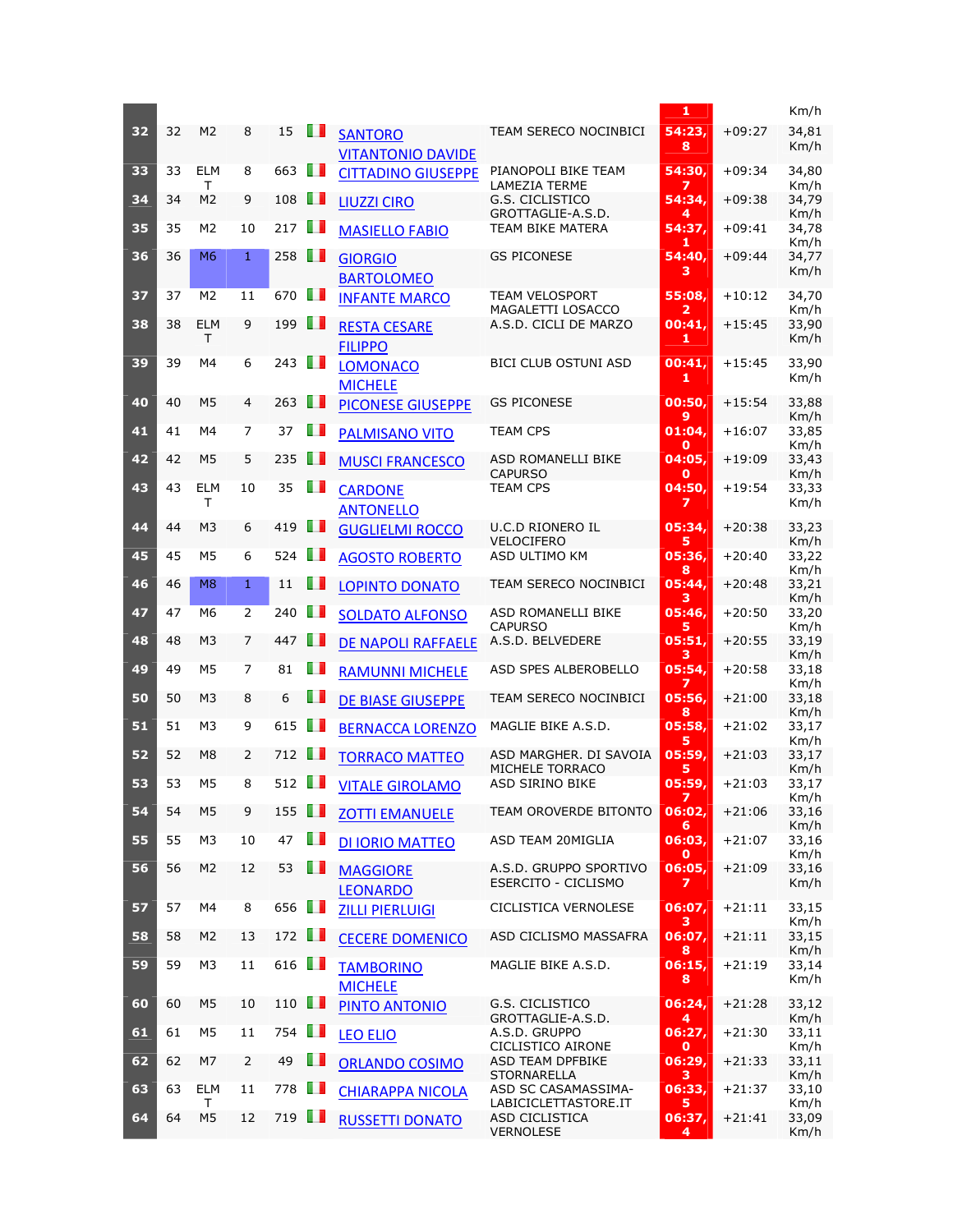| 65 | 65           | M <sub>2</sub>  | 14             | 632        | ш   | <b>MASCELLO MARCO</b>                        | <b>GS PICONESE</b>                               | 06:39,<br>8           | $+21:43$        | 33,08<br>Km/h |
|----|--------------|-----------------|----------------|------------|-----|----------------------------------------------|--------------------------------------------------|-----------------------|-----------------|---------------|
| 66 | 66           | <b>ELM</b><br>т | 12             | 440        | H   | <b>IAIA VINCENZO</b>                         | ASD E.F. BICI CLUB<br><b>FRANCAVILLA FONTANA</b> | 06:40,<br>6           | $+21:44$        | 33,08<br>Km/h |
| 67 | 67           | M4              | 9              | 8          | ш   | <b>GOFFREDO</b><br><b>GIANPIERO</b>          | TEAM SERECO NOCINBICI                            | 06:40,<br>7           | $+21:44$        | 33,08<br>Km/h |
| 68 | 68           | <b>ELM</b><br>T | 13             | 169        | Ш   | <b>SUSCA ROBERTO</b>                         | A.S.D. NRG BIKE                                  | 06:48,<br>1           | $+21:52$        | 33,06<br>Km/h |
| 69 | 69           | M1              | 4              | 171        | m   | <b>TODISCO STEFANO</b>                       | A.S.D. NRG BIKE                                  | 06:48,<br>4           | $+21:52$        | 33,06<br>Km/h |
| 70 | $\mathbf{1}$ | W               | $\mathbf{1}$   | 17         | ш   | <b>TROPIANO PATRIZIA</b>                     | TEAM SERECO NOCINBICI                            | 07:03,<br>5           | $+22:07$        | 33,03<br>Km/h |
| 71 | 70           | M <sub>5</sub>  | 13             | 13         | ш   | <b>PALMISANO</b><br><b>ANTONIO</b>           | TEAM SERECO NOCINBICI                            | 07:05,<br>5           | $+22:09$        | 33,02<br>Km/h |
| 72 | 71           | M <sub>3</sub>  | 12             | 107        | m   | <b>DEMARINIS</b><br><b>VINCENZO</b>          | G.S. CICLISTICO<br>GROTTAGLIE-A.S.D.             | 10:08,<br>4           | $+25:12$        | 32,62<br>Km/h |
| 73 | 72           | M3              | 13             | 211        | OП  | <b>MELE DOMENICO</b>                         | TEAM ROAD BIKE                                   | 11:11,<br>О           | $+26:14$        | 32,49<br>Km/h |
| 74 | 73           | M4              | 10             | 212        | ш   | <b>PACCIONE MICHELE</b>                      | TEAM ROAD BIKE                                   | 11:11,<br>О           | $+26:14$        | 32,49<br>Km/h |
| 75 | 74           | M <sub>3</sub>  | 14             | 578        | u n | <b>STRIPPOLI PIERLUIGI</b>                   | A.S.D. TEAM EUROBIKE                             | 11:32,<br>8           | $+26:36$        | 32,44<br>Km/h |
| 76 | 75           | M <sub>3</sub>  | 15             | 478        | ш   | <b>PAONE ANTONIO</b>                         | ASD U.C. CHIARAVALLE                             | 11:34,                | $+26:38$        | 32,44<br>Km/h |
| 77 | 76           | M <sub>5</sub>  | 14             | 3          | ш   | <b>CALONICO CARMELO</b>                      | TEAM SERECO NOCINBICI                            | 11:41.<br>2           | $+26:45$        | 32,42<br>Km/h |
| 78 | 77           | M <sub>5</sub>  | 15             | 657        | H   | <b>SILVESTRI FABIO</b>                       | CICLISTICA VERNOLESE                             | 11:48,                | $+26:52$        | 32,41<br>Km/h |
| 79 | 78           | M <sub>5</sub>  | 16             | 230        | a n | <b>TANGORRA</b><br><b>FRANCESCO</b>          | TEAM ROAD BIKE                                   | 12:04,<br>9           | $+27:08$        | 32,37<br>Km/h |
| 80 | 79           | M <sub>2</sub>  | 15             | 218        | m   | <b>COLIZZI STEFANO</b>                       | S.C. ARADEINA                                    | 12:08,<br>2           | $+27:12$        | 32,36<br>Km/h |
| 81 | 80           | M <sub>5</sub>  | 17             | 493        | m   | <b>STRINGANO</b><br><b>DOMENICO</b>          | A.S.D. CICLI DE MARZO                            | 17:38,<br>7           | $+32:42$        | 31,67<br>Km/h |
| 82 | 81           | M <sub>5</sub>  | 18             | 186        | m   | <b>MARRI ROBERTO</b>                         | <b>ASD LEONESSA TAKLER</b><br><b>CEGLIE BIKE</b> | 17:46,<br>5           | $+32:50$        | 31,66<br>Km/h |
| 83 | 82           | M5              | 19             | 523        | u n | <b>COLACINO GIAN</b><br><b>CLAUDIO</b>       | ASD ULTIMO KM                                    | 18:17,<br>9           | +33:21          | 31,59<br>Km/h |
| 84 | 83           | M4              | 11             | 164        | H.  | <b>SCIANCALEPORE</b><br><b>COSMO DAMIANO</b> | A.S.D. VELOCLUB<br>MOLFETTA                      | 18:33,<br>з           | $+33:37$        | 31,56<br>Km/h |
| 85 | 84           | M6              | 3              | 160        | ш   | <b>DE PINTO</b><br><b>DOMENICO</b>           | A.S.D. VELOCLUB<br>MOLFETTA                      | 18:33,<br>8           | $+33:37$        | 31,56<br>Km/h |
| 86 | 85           | M7              | 3              | 471        | H I | DI PINO EMILIO                               | ASD CICLISTICA<br><b>CROTONESE</b>               | 18:42,<br>4           | $+33:46$        | 31,54<br>Km/h |
| 87 | 86           | M7              | 4              | 408        | m   | <b>SANTOMAURO</b><br><b>GIOVANNI</b>         | <b>U.C.D RIONERO IL</b><br><b>VELOCIFERO</b>     | 19:19,<br>5           | $+34:23$        | 31.47<br>Km/h |
| 88 | 87           | M <sub>5</sub>  | 20             | 99         | ш   | <b>MANCA GIOVANNI</b>                        | A.S.D. GRUPPO<br>CICLISTICO AIRONE               | 19:22,<br>6           | $+34:26$        | 31,46<br>Km/h |
| 89 | 88           | M6              | 4              | 236        | O D | PARTIPILO MICHELE                            | ASD ROMANELLI BIKE<br><b>CAPURSO</b>             | 20:48,<br>8           | $+35:52$        | 31,29<br>Km/h |
| 90 | 89           | M4              | 12             | 214        | m   | <b>SIGNORILE STEFANO</b>                     | TEAM ROAD BIKE                                   | 32:12,<br>7           | $+47:16$        | 29,98<br>Km/h |
| 91 | 90           | M4              | 13             | 142 $\Box$ |     | <b>CALABRO</b><br><b>FRANCESCO</b>           | A.S.D. CYCLON-STORE.IT                           | 32:13,<br>$\mathbf o$ | +47:16          | 29,98<br>Km/h |
| 92 | 91           | M <sub>8</sub>  | 3              | 494        | ш   | <b>NIRO RAFFAELE</b>                         | TEAM DPF BIKE                                    | 40:22,<br>з           | $+55:26$        | 29,10<br>Km/h |
| 93 | 92           | <b>ELM</b><br>т | 14             | 411        | U D | <b>ELIA GAETANO</b>                          | ASD IL VELOCIPEDE BARI                           | 40:22,<br>6           | $+55:26$        | 29,10<br>Km/h |
| 94 | 93           | M6              | 5              | 158        | ш   | <b>DE GENNARO</b><br><b>ANTONIO</b>          | A.S.D. VELOCLUB<br>MOLFETTA                      | 43:29,<br>8           | +58:33          | 28,78<br>Km/h |
| 95 | 94           | M4              | 14             | 189        | U D | <b>REALE NICOLA</b>                          | ASD LEONESSA TAKLER<br><b>CEGLIE BIKE</b>        | 45:27,<br>5           | $+01:00:$<br>31 | 28,59<br>Km/h |
| 96 | 2            | W               | $\overline{2}$ | 28         | H.  | <b>SCAFA ROBERTA</b>                         | <b>GS PICONESE</b>                               | 45:43,<br>5           | $+01:00:$<br>47 | 28,56<br>Km/h |